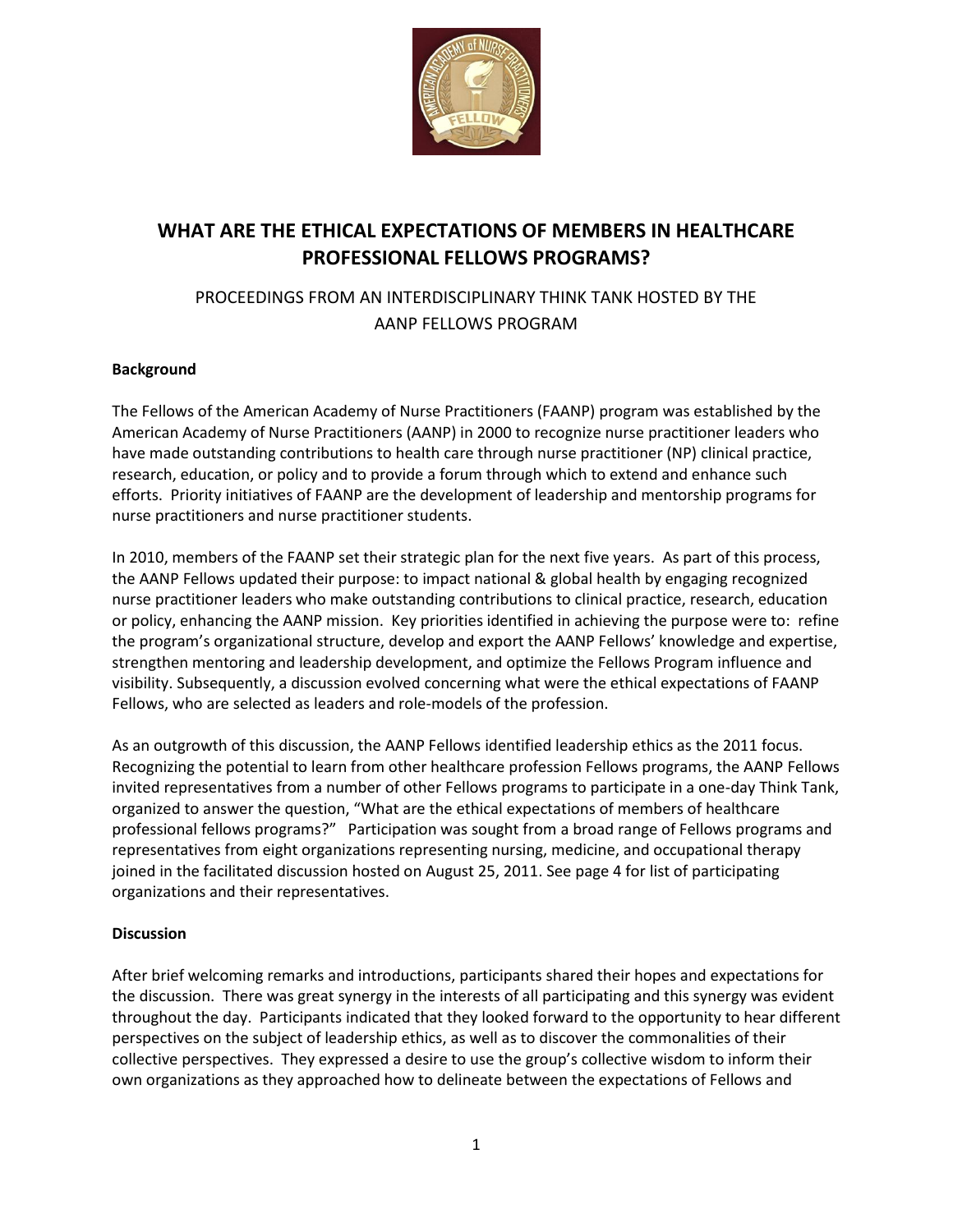

others in the professions. There was an excitement expressed about the potential to identify practical approaches to the issue that would serve their organizations as they set standards for their groups. There was a general sense that the topic of leadership ethics was important to Fellows programs. A clear code of ethics was seen as having a positive impact on their members, who would be clear about their expectations. Addressing the issue of ethics was seen as one means to protect the integrity of the professions, organizations, and Fellows.

Participants worked in small groups as they began a series of exercises to contribute to answering the question regarding the ethical expectations of healthcare Fellows. These expectations included a commitment to quality care; support of an environment of professional transparence; adherence to their profession's code of ethics; maintenance of good standing in their professional practice and credentialing; participation as leaders, role models, and mentors for their professions; honesty and integrity across all parameters; collaboration across professions; and commitment to continuous learning regarding ethics. Each of the groups represented had adopted existing ethical standards for their professions or roles. However, none had articulated the expectations for leaders beyond the general professional standard, although there was general agreement that Fellows would have expectations over and above existing standards.

Further, no programs had clear standards or processes for dealing with ethical behaviors. The discussion described many existing standards as vague or ambiguous, contributing to differing understandings and interpretations. Thus, the programs lacked processes for reporting infractions, decision-making regarding how to deal with reported issues, and general enforcement. Participants described the need to be vigilant, but addressed concerns that ethical infractions were often very qualitative in nature, where the evidence is not clear and enforcement could lead to fractures within and reputational harm to the organizations. Moreover, enforcement could require significant cost and actual liability.

In spite of the challenges associated with Fellows Programs upholding ethical standards, several significant reasons for doing so were addressed. Establishing and monitoring expectations would highlight potential problem areas, in a sense educating Fellows to promote avoidance of risks. Being proactive was seen as a way of enhancing the likelihood that Fellows would not need to be removed for infractions, while providing a necessary mechanism to respond, when needed. Having clear standards and translating professional values into examples of ethical practice were identified as ways to minimize liability.

Heightened Fellows expectations were categorized into five major areas: abuse of power, competing interests, publication and research misconduct, and fraudulent behavior. There was acknowledgment that the current environment with electronic communications and limited personal privacy may lead to heretofore unconsidered ethical problems. Because of the impact of personal reputation on professional reputation, an added area of discussion included personal misconduct. Examples are provided below.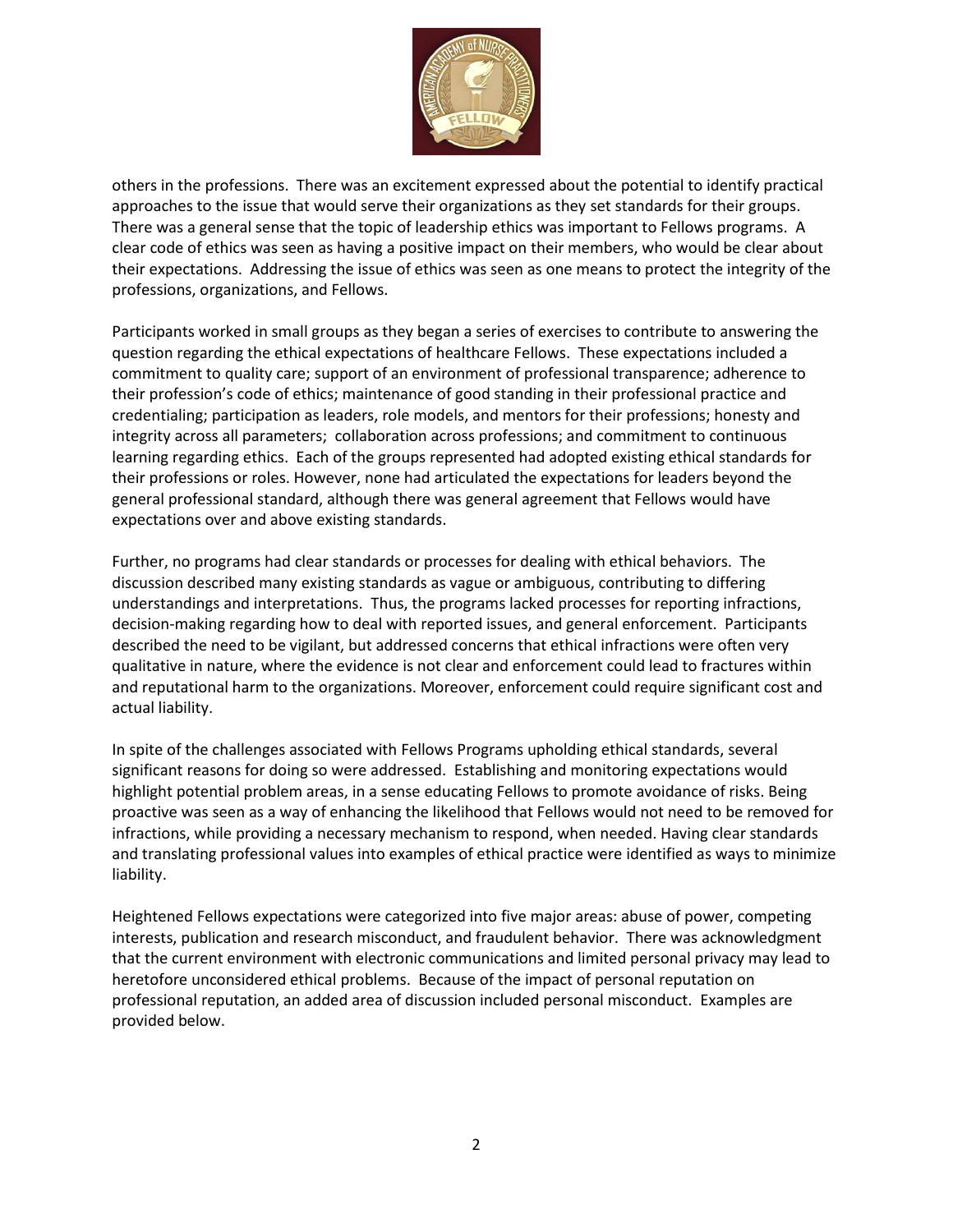

**Category Example** Abuse of Power Taking credit for student work Publication and Research Misconduct Plagiarism and data falsification Fraudulent Behavior Embellishment of credentials

Competing Interests Ethical infractions under corporate pressure

A number of key challenges were identified for organizations engaged in upholding ethical standards. These include defining and articulating expectations to avoid "grey areas", obtaining understanding and acceptance by those affected (e.g. leadership, members), making ethical enforcement an organizational priority, creating an environment in which it is safe to ask questions and discuss concerns, establishing means to monitor and enforce expectations, and staying abreast of changes and evolving environment. The Think Tank participants identified a number of practical actions that Fellows Programs could take in addressing professional ethics among their members. The need to obtain leadership approval was raised, as it would be important to have "buy in" to ensure that relevant policies were approved, as well as to ensure that a supportive environment would be created by the governing body. It was recommended that organizations conduct legal review of ethical standards and procedure and a riskbenefit analysis of implementation, as well as a needs assessment to determine what non-Fellow members should know about the standards, and conduct a risk-benefit analysis of implementing standards and policies regarding Fellows ethics. It would be critical for programs to invest in efforts designed to identify and define expectations and to develop standards. Once standards were identified, organizations would need to establish procedures for implementation, including a plan to ensure that the standards and procedures were evaluated at intervals to protect currency. The need for an informed oversight group, e.g. ethics committee, was discussed. Articulation of clear standards and procedures would be critical to obtaining member understanding and acceptance. It would be important to identify mechanisms for communications and to provide education to Fellows. The need for an interpretive guide or other means to convey examples of the standards was identified. The members should have an opportunity to provide feedback on the issues and to approve the resulting policies.

### **Summary**

The interdisciplinary Think Tank regarding ethical expectations of members of healthcare Fellows programs provided a unique opportunity for leaders from varied professions and organizations to discuss ethical behavior, as it relates to those acknowledged as Fellows by their associations. Discussants identified similar concerns regarding the need for leaders to uphold high standards for ethical behavior and the potential role of Fellows programs in promoting ethical behavior amongst leaders. The challenges associated with Fellows Programs addressing the ethical expectations of their members were identified, along with practical actions that their organizations could take to educate their members on ethics.